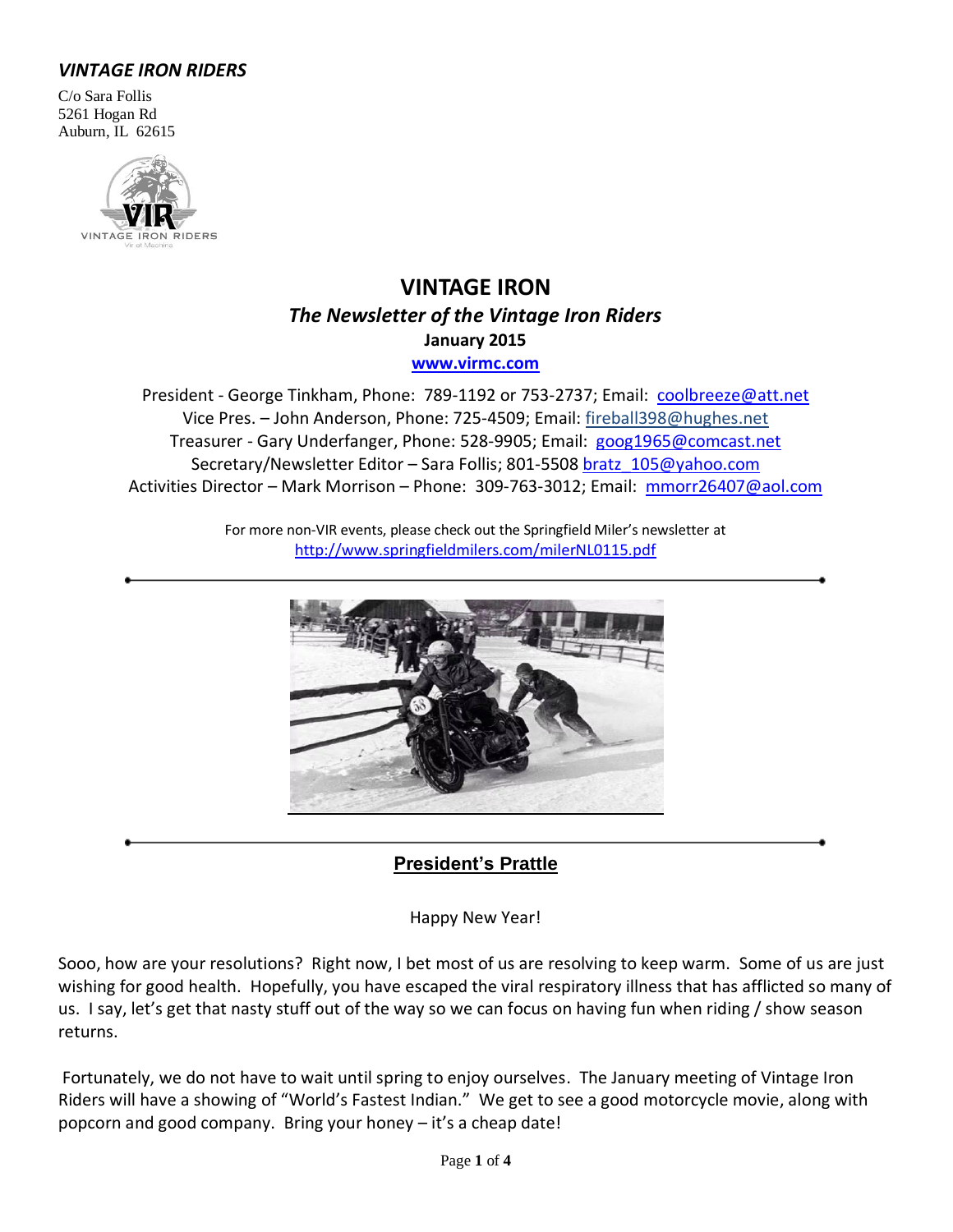The best thing happening with me and motorcycling this winter, however, is that I may finally be getting more of my old bikes in riding condition. Sure, I have been saying this for years – just like I keep promising I will close my law practice and concentrate more on farming and motorcycles. This winter, I plan to make this club really perform: If things work out as I hope, I'll have three bikes farmed out to three separate members' shops. This should mean that 3 more antiques will run reliably – and that I will have more room to work on stuff in my own shop.

Speaking of room, the State Military Museum tells me they have a display area prepared for my WW II Indian desert bike. As soon as I get the transmission straightened out, that is where the bike will be parked. That is, it will be there when I am not riding it – or using it at a Moto Guzzi rally, military event, or one of our club's shows.

Well, those are some of my dreams for the New Year. Before I sign off, I want to say how much I appreciate the contributions to V.I.R. made over the years by Tommy Knox as secretary, newsletter editor, picnic chef, and inspiration. His leadership, willingness to pitch in, and innovative spirit have helped keep us on track and have made V.I.R. a better club. Thank you, Tommy.

A club like Vintage Iron Riders does not run itself. It functions only if our members will roll up their sleeves and make things happen. As I sit here, I can think of dozens of members, including officers, who fit into this "worker bee" category. It is always a thrill to see someone set up to bat and hit one out of the park. Tommy Knox certainly did that.

Fortunately, we get to see a new member willing to take over the duties of secretary and newsletter editor. Sara Follis certainly comes from a strong motorcycling background with father Bill and great-uncle Hank already in the club. She has been doing a great job, and we are lucky to have her.

As much as we appreciate the workers, our events would be dull and empty without participating members. Let's face it: our members who enjoy themselves at our events and meetings are fulfilling the most important purpose of Vintage Iron Riders, and that is …..

TO HAVE FUN!

George Tinkham Springfield, Illinois

# **Annual Dues**

Happy New Year! Welcome to January, cold dreary weather and monthly dues time! Dues are \$15 per person or \$25 per couple. This year we will be giving out membership cards when you pay your annual dues. You can see Sara at the January meeting to pay your dues. You can also mail dues checks to Sara or Goog if you won't be at the meeting.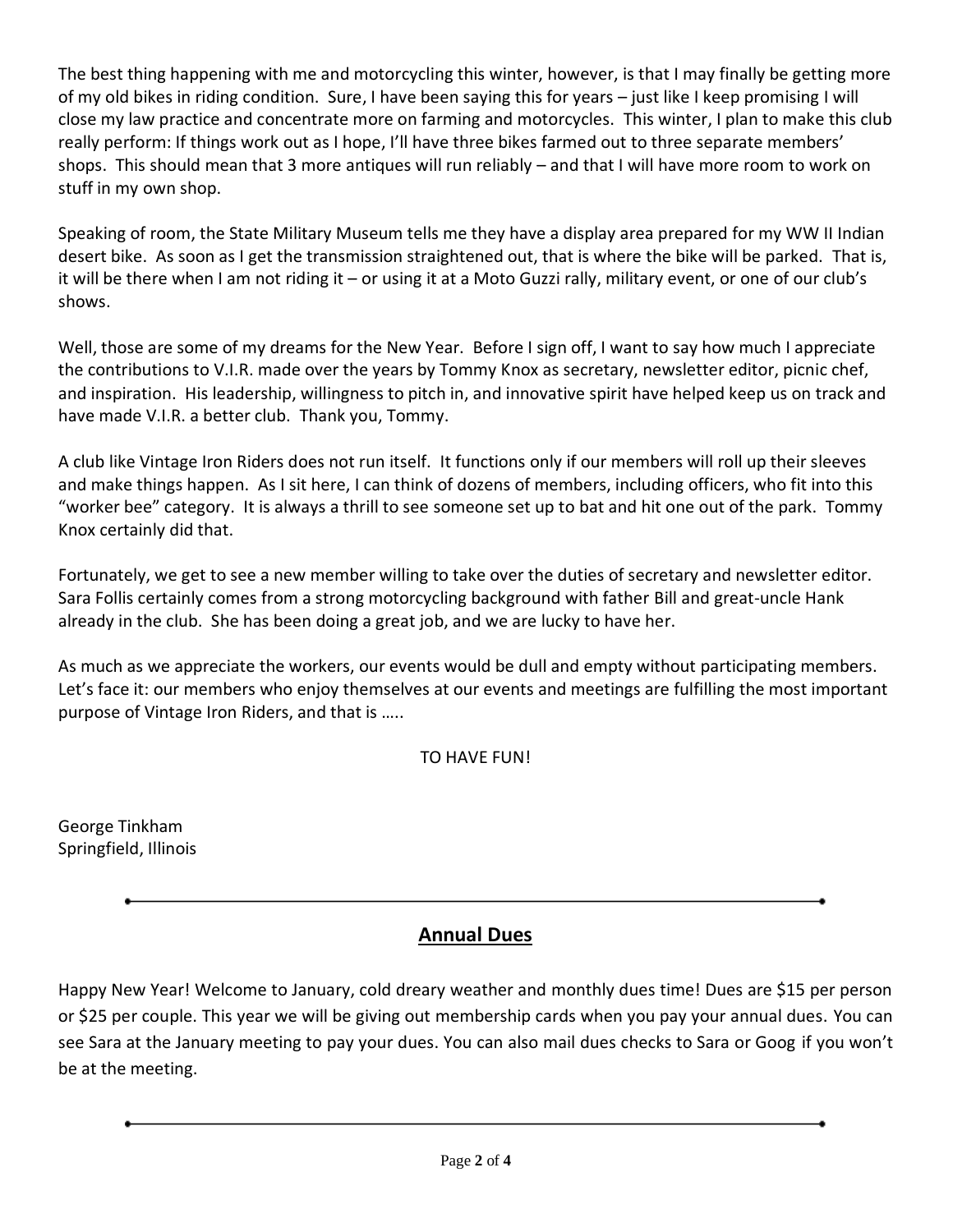### **Winter Getaway**

The Winter Getaway trip will be to the Harley Davidson Museum in Milwaukee, WI on February 27th & 28th. Admission to the Museum is \$18 per person. There are 3 additional tours available at an added cost.

- 1. Museum Behind the Scenes Tour (\$20)
- 2. Archives Tour (\$6)
- 3. Harley Factory Tour (\$32) \*20 person limit\*

We would like to get a head count of interest in the 3 add on tours at the January meeting in order to decide which ones will be best to attend. Mark has reserved the factory tour for 12:30 pm on the 27<sup>th</sup> to ensure availability.

Accommodations: Best Western Plus – Milwaukee Airport

VIR has reserved a block of rooms at the rate of \$94. These are non-smoking, 2 queen bed rooms that include breakfast. To make your reservation, call the hotel at (414) 769-2100 and ask for the VIR block. You may also inquire as to the availability of smoking rooms if you prefer.

We will also need to get a definite commitment from all interested no later than Friday, February 6 to allow time to finalize all the details. Anyone interested in driving should contact Mark Morrison.

# **Monthly Meeting**

Our January monthly meeting will be on Wednesday the 21<sup>st</sup> at Donnie B's and it's Movie Night! We will be watching *The World's Fastest Indian*. Popcorn will be provided to enjoy during the viewing. Dinner and drinks will be available through the restaurant as usual. We will hold a short business meeting prior to the movie.

# **Welcome to New Members**

Welcome to new member Sandy MacDonald.

Minutes of Meeting **Vintage Iron Riders Elks Club – Lake Springfield Dec. 16, 2014**

Meeting was called to order by President George Tinkham. Pledge was taken. Minutes approved from November meeting.

### **Activities:**

**Christmas Party:** Our December meeting was very short at the beginning of our annual Christmas Party. All in attendance enjoyed food catered by Poe's Catering; drinks, camaraderie and a gift exchange. We also took a